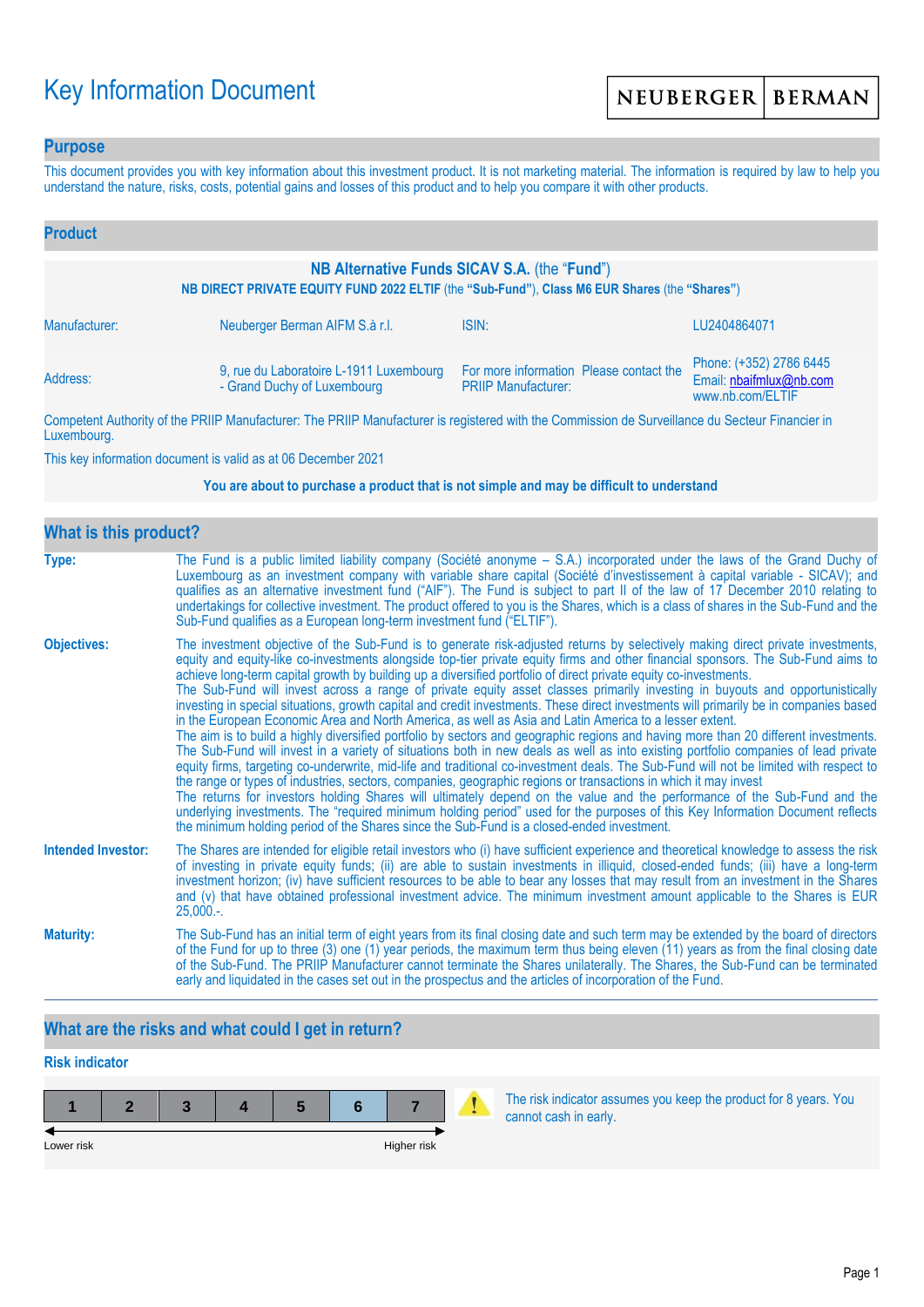The summary risk indicator ("SRI") is a guide to the level of risk of this product compared to other products. It shows how likely it is that the product will lose money because of movements in the markets or because we are not able to pay you. We have classified this product as class 6 out of 7, which is a high risk class. This rates the potential losses from future performance at a high-level, and poor market conditions impact the capacity of the Sub-Fund to pay you. **Be aware of currency risk. In some circumstances, you may receive payments in a different currency, so the final return you will get may depend on the exchange rate between** 

#### **the two currencies. This risk is not considered in the indicator shown above.**

If the currency of the Shares is different from the currency of the Sub-Fund, exchange rate fluctuations will affect the return on investment. Also, the Sub-Fund will make investments in different currencies. This product does not include any protection from future market performance so you could lose some or all of your investment. If the Sub-Fund is not able to pay you what is owed, you could lose your entire investment.

#### **Performance Scenarios**

**Market developments in the future cannot be accurately predicted. The scenarios shown are only an indication of some of the possible outcomes based on recent returns. Actual returns could be lower.**

| <b>Investment 10 000 EUR</b> |                                     |                                              |
|------------------------------|-------------------------------------|----------------------------------------------|
| <b>Scenarios</b>             |                                     | 8 years<br>(minimum required holding period) |
| <b>Stress Scenario</b>       | What you might get back after costs | 7 653.34 EUR                                 |
|                              | Average return each year            | $-3.29%$                                     |
| <b>Unfavourable Scenario</b> | What you might get back after costs | 14 383.63 EUR                                |
|                              | Average return each year            | 4.65%                                        |
| <b>Moderate Scenario</b>     | What you might get back after costs | 16 833.24 EUR                                |
|                              | Average return each year            | 6.73%                                        |
| <b>Favourable Scenario</b>   | What you might get back after costs | 19 491.60 EUR                                |
|                              | Average return each year            | 8.70%                                        |

This table shows the money you could get back over the next 8 years (recommended holding period), under different scenarios, assuming that you invest 10 000 EUR. The scenarios shown illustrate how your investment could perform. You can compare them with the scenarios of other products. The scenarios presented are an estimate of future performance based on evidence from the past on how the value on this investment varies, and are not an exact indicator. What you get will vary depending on how the market performs and how long you keep the product. The stress scenario shows what you might get back in extreme market circumstances, and it does not take into account the situation where we are not able to pay you. The figures shown include all the costs of the product itself, but may not include all the costs you pay to your advisor or distributor. The figures do not take into account your personal tax situation, which may also affect how much you get back.

#### **What happens if Neuberger Berman AIFM S.à r.l. is unable to pay out?**

Losses are not covered by an investor's compensation or guaranteed scheme. The investor may not face a financial loss due to the default of the PRIIP Manufacturer.

Brown Brothers Harriman (Luxembourg) S.C.A (the "Depositary") will perform safekeeping duties for the Fund's assets. In the event of the insolvency of the PRIIP Manufacturer, the Fund's assets in the safekeeping of the Depositary will not be affected. However, in the event of the Depositary's insolvency, or someone acting on its behalf, the Fund may suffer a financial loss. However, this risk is mitigated to a certain extent by the fact the Depositary is required by law and regulation to segregate its own assets from the assets of the Fund. The Depositary will also be liable to the Fund and the investors for any loss arising from, among other things, its negligence, fraud or intentional failure properly to fulfil its obligations (subject to certain limitations).

#### **What are the costs?**

The Reduction In Yield ("RIY") shows what impact the total costs you pay will have on the return you might receive and may reduce the growth of your investment ("Impact on Return"). The total costs take into account one-off, ongoing and incidental costs. The amounts shown below are the cumulative costs of the product itself, at the recommended holding periods. The figures assume that you invest 10 000 EUR. The figures are estimates and may change in the future.

#### **Costs over Time**

The person selling you or advising you about this product may charge you other costs. If so, this person will provide you with information about these costs, and should show you the impact that all costs will have on your investment over time.

| Investment 10 000 EUR           | If you cash in after 8 years |
|---------------------------------|------------------------------|
| <b>Total costs</b>              | 3 080.80 EUR                 |
| Impact on return (RIY) per year | 3.85%                        |